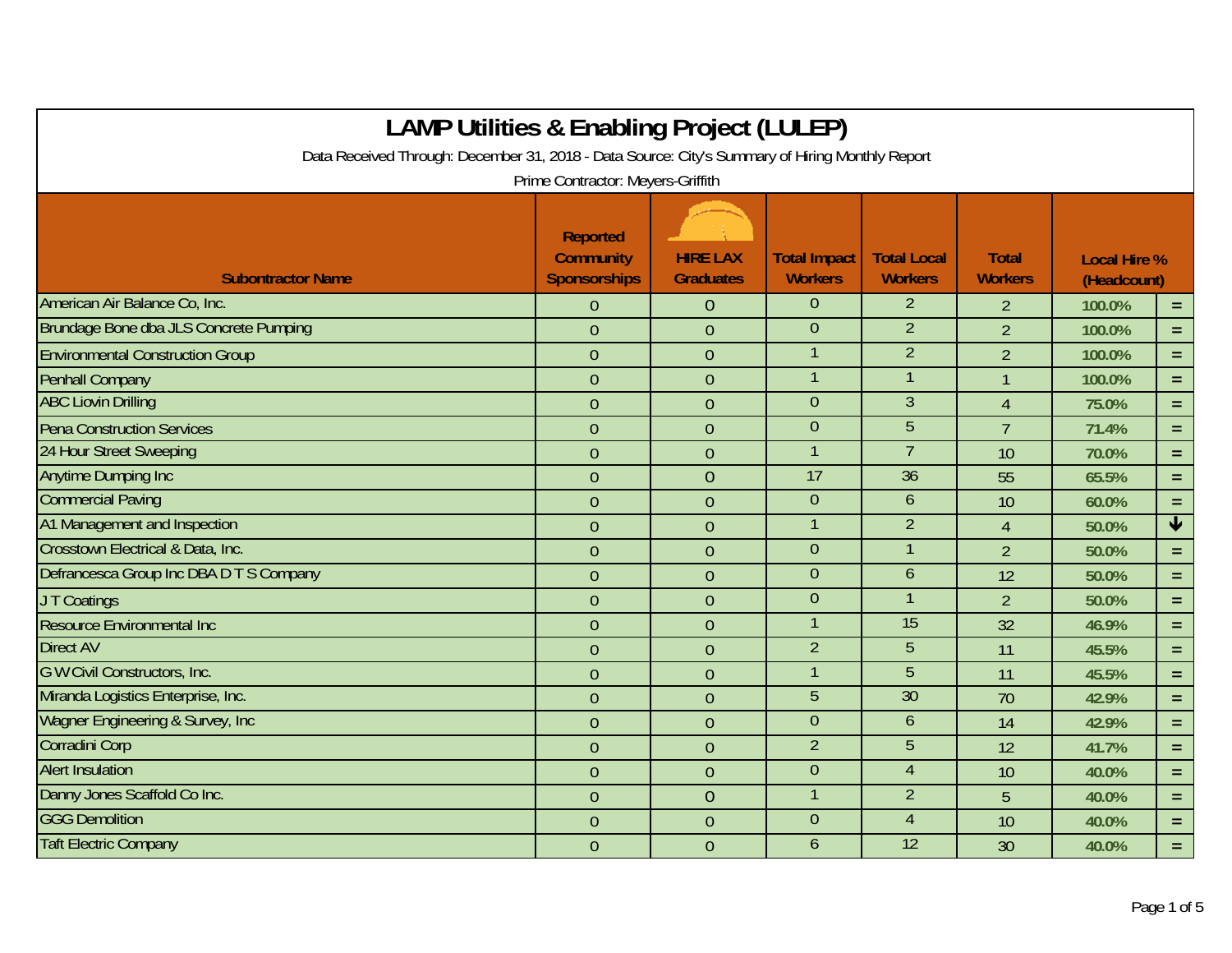| <b>LAMP Utilities &amp; Enabling Project (LULEP)</b><br>Data Received Through: December 31, 2018 - Data Source: City's Summary of Hiring Monthly Report |                                                                                                 |                                     |                                       |                                      |                                |                                    |                         |  |
|---------------------------------------------------------------------------------------------------------------------------------------------------------|-------------------------------------------------------------------------------------------------|-------------------------------------|---------------------------------------|--------------------------------------|--------------------------------|------------------------------------|-------------------------|--|
| <b>Subontractor Name</b>                                                                                                                                | Prime Contractor: Meyers-Griffith<br><b>Reported</b><br><b>Community</b><br><b>Sponsorships</b> | <b>HIRE LAX</b><br><b>Graduates</b> | <b>Total Impact</b><br><b>Workers</b> | <b>Total Local</b><br><b>Workers</b> | <b>Total</b><br><b>Workers</b> | <b>Local Hire %</b><br>(Headcount) |                         |  |
| Terra Pave, Inc.                                                                                                                                        | $\Omega$                                                                                        | $\theta$                            |                                       | $\overline{4}$                       | 10                             | 40.0%                              | $=$                     |  |
| Izurieta Fence Company, Inc.                                                                                                                            | $\overline{0}$                                                                                  | $\overline{0}$                      | $\boldsymbol{0}$                      | 3                                    | 8                              | 37.5%                              | $=$                     |  |
| The J.V. Land Clearing Company, Inc.                                                                                                                    | $\overline{0}$                                                                                  | $\overline{0}$                      | 1                                     | $\overline{3}$                       | 8                              | 37.5%                              | $\equiv$                |  |
| Redhawk                                                                                                                                                 | $\overline{0}$                                                                                  | $\overline{0}$                      | $\overline{3}$                        | 6                                    | 17                             | 35.3%                              | $\equiv$                |  |
| <b>Myers and Sons-Griffith JV</b>                                                                                                                       | $\overline{0}$                                                                                  | $\theta$                            | 10                                    | 39                                   | 111                            | 35.1%                              | $=$                     |  |
| Ted W Page Enterprises Inc dba Concrete Coring                                                                                                          | $\overline{0}$                                                                                  | $\overline{0}$                      | $\mathbf{1}$                          | 8                                    | 23                             | 34.8%                              | $\uparrow$              |  |
| <b>Building Electronic Controls, Inc or BEC</b>                                                                                                         | $\overline{0}$                                                                                  | $\overline{0}$                      | $\overline{0}$                        | $\overline{2}$                       | 6                              | 33.3%                              | $\equiv$                |  |
| <b>Comet Electric</b>                                                                                                                                   | $\overline{0}$                                                                                  | $\theta$                            | $\mathbf{1}$                          | $\overline{19}$                      | 57                             | 33.3%                              | $\overline{\textbf{t}}$ |  |
| <b>Cupertino Electric</b>                                                                                                                               | $\overline{0}$                                                                                  | $\overline{0}$                      | $\overline{1}$                        | 5                                    | 15                             | 33.3%                              | $\equiv$                |  |
| <b>Fryman Management Inc</b>                                                                                                                            | $\overline{0}$                                                                                  | $\boldsymbol{0}$                    | $\overline{2}$                        | 6                                    | 18                             | 33.3%                              | $\equiv$                |  |
| Giroux Glass, Inc.                                                                                                                                      | $\theta$                                                                                        | $\overline{0}$                      | $\mathbf{0}$                          | $\overline{2}$                       | 6                              | 33.3%                              | $\equiv$                |  |
| Royal Electric Company                                                                                                                                  | $\overline{0}$                                                                                  | $\overline{0}$                      | $\overline{0}$                        |                                      | 3                              | 33.3%                              | $=$                     |  |
| Techniquex Inc.                                                                                                                                         | $\overline{0}$                                                                                  | $\overline{0}$                      | $\overline{0}$                        | $\overline{2}$                       | 6                              | 33.3%                              | $\equiv$                |  |
| <b>Util-Locate</b>                                                                                                                                      | $\theta$                                                                                        | $\overline{0}$                      | $\mathbf{1}$                          | $\overline{2}$                       | 6                              | 33.3%                              | $=$                     |  |
| <b>Myers &amp; Sons Construction LP</b>                                                                                                                 | $\overline{2}$                                                                                  | $\mathbf{1}$                        | $\mathbf{1}$                          | $\overline{13}$                      | 40                             | 32.5%                              | $\equiv$                |  |
| <b>ISEC, Incorporated</b>                                                                                                                               | $\mathbf 0$                                                                                     | $\overline{0}$                      | $\overline{2}$                        | 11                                   | 34                             | 32.4%                              | $\equiv$                |  |
| <b>Griffith Company</b>                                                                                                                                 | $\overline{2}$                                                                                  | $\overline{1}$                      | 10                                    | 51                                   | 162                            | 31.5%                              | $\blacklozenge$         |  |
| <b>B.C. Traffic Specialist</b>                                                                                                                          | $\overline{0}$                                                                                  | $\overline{0}$                      | $\overline{0}$                        | $\overline{3}$                       | 10                             | 30.0%                              | $\equiv$                |  |
| <b>Crown Fence</b>                                                                                                                                      | $\overline{0}$                                                                                  | $\theta$                            | $\mathbf{1}$                          | 8                                    | 27                             | 29.6%                              | $\overline{\textbf{v}}$ |  |
| <b>Matrix Environmental</b>                                                                                                                             | $\overline{0}$                                                                                  | $\theta$                            | $\mathbf{0}$                          | 5                                    | 17                             | 29.4%                              | $\blacklozenge$         |  |
| Max Out Inc.                                                                                                                                            | $\theta$                                                                                        | $\theta$                            | $\overline{4}$                        | $\overline{7}$                       | 24                             | 29.2%                              | $\equiv$                |  |
| A N C C A Corporation DBA NU Enterprises                                                                                                                | $\overline{0}$                                                                                  | $\overline{0}$                      | $\mathbf{1}$                          | 8                                    | 28                             | 28.6%                              | $\equiv$                |  |
| Anderson Charnesky Structural Steel, Inc. (ACSS)                                                                                                        | $\overline{0}$                                                                                  | $\theta$                            | $\mathbf{0}$                          | $\overline{2}$                       | $\overline{7}$                 | 28.6%                              | $\equiv$                |  |
| Twining, Inc.                                                                                                                                           | $\overline{0}$                                                                                  | $\overline{0}$                      | $\mathbf{1}$                          | $\overline{4}$                       | 14                             | 28.6%                              | $\equiv$                |  |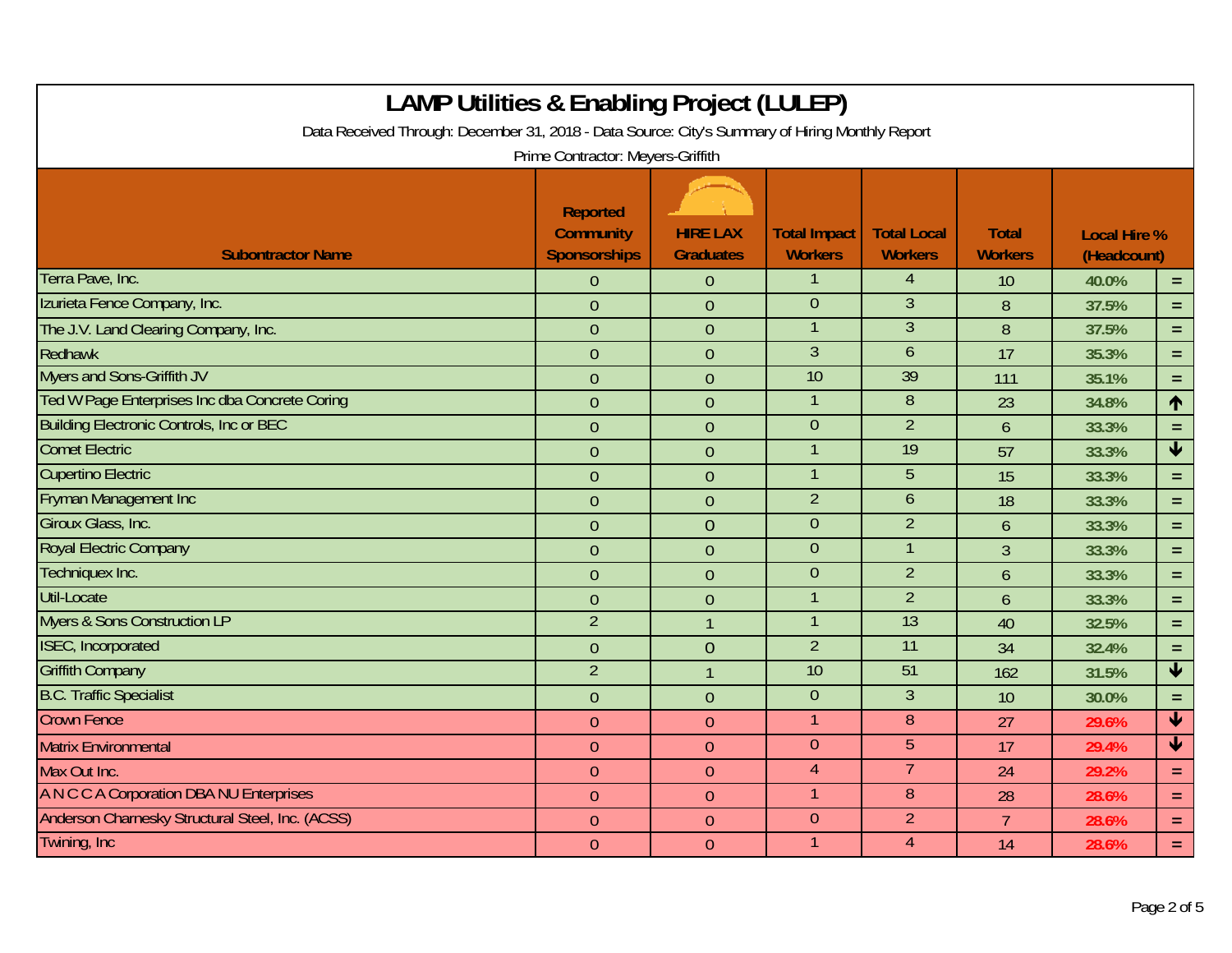| <b>LAMP Utilities &amp; Enabling Project (LULEP)</b>                                                                                 |                                                            |                                     |                                       |                                      |                                |                                    |                 |  |
|--------------------------------------------------------------------------------------------------------------------------------------|------------------------------------------------------------|-------------------------------------|---------------------------------------|--------------------------------------|--------------------------------|------------------------------------|-----------------|--|
| Data Received Through: December 31, 2018 - Data Source: City's Summary of Hiring Monthly Report<br>Prime Contractor: Meyers-Griffith |                                                            |                                     |                                       |                                      |                                |                                    |                 |  |
| <b>Subontractor Name</b>                                                                                                             | <b>Reported</b><br><b>Community</b><br><b>Sponsorships</b> | <b>HIRE LAX</b><br><b>Graduates</b> | <b>Total Impact</b><br><b>Workers</b> | <b>Total Local</b><br><b>Workers</b> | <b>Total</b><br><b>Workers</b> | <b>Local Hire %</b><br>(Headcount) |                 |  |
| <b>Wilson &amp; Hampton</b>                                                                                                          | $\overline{0}$                                             | $\overline{0}$                      | 1                                     | $\overline{2}$                       | $\overline{7}$                 | 28.6%                              | $\equiv$        |  |
| Psomas                                                                                                                               | $\overline{0}$                                             | $\overline{0}$                      | $\theta$                              | $\mathfrak{Z}$                       | 11                             | 27.3%                              | $\equiv$        |  |
| <b>AMPCO Landscape Inc DBA Earthscapes</b>                                                                                           | $\overline{0}$                                             | $\overline{0}$                      | $\mathbf{0}$                          | $\overline{2}$                       | 8                              | 25.0%                              | $\equiv$        |  |
| <b>Nor-Cal Pipeline Services</b>                                                                                                     | $\overline{0}$                                             | $\overline{0}$                      | 1                                     | 5                                    | 20                             | 25.0%                              | $\equiv$        |  |
| So-Cal Insulation                                                                                                                    | $\theta$                                                   | $\theta$                            | 1                                     | $\mathbf{1}$                         | $\overline{4}$                 | 25.0%                              | $\equiv$        |  |
| Versatile Coatings Inc.                                                                                                              | $\overline{0}$                                             | $\overline{0}$                      | $\overline{0}$                        | $\overline{3}$                       | 12                             | 25.0%                              | $\equiv$        |  |
| <b>RMA Group</b>                                                                                                                     | $\overline{0}$                                             | $\overline{0}$                      | 3                                     | $\overline{4}$                       | 17                             | 23.5%                              | $\equiv$        |  |
| <b>Meadows Mechanical</b>                                                                                                            | $\overline{0}$                                             | $\overline{0}$                      | $\overline{2}$                        | 10                                   | 43                             | 23.3%                              | $\equiv$        |  |
| Ferreria Construction Co Inc                                                                                                         | $\theta$                                                   | $\overline{0}$                      | 1                                     | 5                                    | 23                             | 21.7%                              | $\equiv$        |  |
| <b>Southcoast Acoustical Interiors (SAI)</b>                                                                                         | $\theta$                                                   | $\mathbf{0}$                        | $\theta$                              | $\overline{4}$                       | 19                             | 21.1%                              | $\equiv$        |  |
| <b>Blois Construction</b>                                                                                                            | $\overline{0}$                                             | $\overline{0}$                      | 1                                     | 8                                    | 39                             | 20.5%                              | $\equiv$        |  |
| <b>Centruy Sweeping</b>                                                                                                              | $\overline{0}$                                             | $\overline{0}$                      | $\overline{0}$                        | $\mathbf{1}$                         | 5                              | 20.0%                              | $\equiv$        |  |
| Pacific Waterproofing & Restoration, Inc.                                                                                            | $\overline{0}$                                             | $\overline{0}$                      | $\theta$                              | $\mathbf{1}$                         | 5                              | 20.0%                              | $\equiv$        |  |
| <b>Sully Miller</b>                                                                                                                  | $\overline{0}$                                             | $\mathbf{0}$                        | $\overline{0}$                        | $\overline{6}$                       | 32                             | 18.8%                              | $\equiv$        |  |
| <b>Cosco Fire Protection</b>                                                                                                         | $\overline{0}$                                             | $\overline{0}$                      | $\theta$                              | 3                                    | 17                             | 17.6%                              | $\equiv$        |  |
| <b>Sterndahl Enterprises</b>                                                                                                         | $\theta$                                                   | $\overline{0}$                      | $\overline{2}$                        | $\overline{5}$                       | 29                             | 17.2%                              | $\equiv$        |  |
| <b>Granstrom Masonry</b>                                                                                                             | $\overline{0}$                                             | $\overline{0}$                      | $\overline{0}$                        | $\mathbf{1}$                         | 6                              | 16.7%                              | $\equiv$        |  |
| Mike Hixson Backhoe Service, Inc.                                                                                                    | $\overline{0}$                                             | $\theta$                            | $\theta$                              | $\mathbf{1}$                         | $\boldsymbol{6}$               | 16.7%                              | $\equiv$        |  |
| Pavement Coatings Co.                                                                                                                | $\overline{0}$                                             | $\overline{0}$                      | $\overline{0}$                        |                                      | 6                              | 16.7%                              | $=$             |  |
| <b>Bali Construction</b>                                                                                                             | $\overline{0}$                                             | $\overline{0}$                      | 1                                     | $\overline{2}$                       | 13                             | 15.4%                              | $\blacklozenge$ |  |
| G & F Concrete Cutting, Inc.                                                                                                         | $\theta$                                                   | $\overline{0}$                      | $\theta$                              | $\overline{2}$                       | 13                             | 15.4%                              | $\blacklozenge$ |  |
| <b>DRS Rebar, Inc.</b>                                                                                                               | $\overline{0}$                                             | $\overline{0}$                      | $\boldsymbol{0}$                      | $\mathbf{1}$                         | $\overline{7}$                 | 14.3%                              | $\equiv$        |  |
| H.D. Construction Equipment, Inc.                                                                                                    | $\overline{0}$                                             | $\overline{0}$                      | 1                                     | $\mathbf{1}$                         | $\overline{7}$                 | 14.3%                              | $\equiv$        |  |
| R.J. Lalonde, Inc.                                                                                                                   | $\theta$                                                   | $\overline{0}$                      | 1                                     | $\mathbf{1}$                         | $\overline{7}$                 | 14.3%                              | $\equiv$        |  |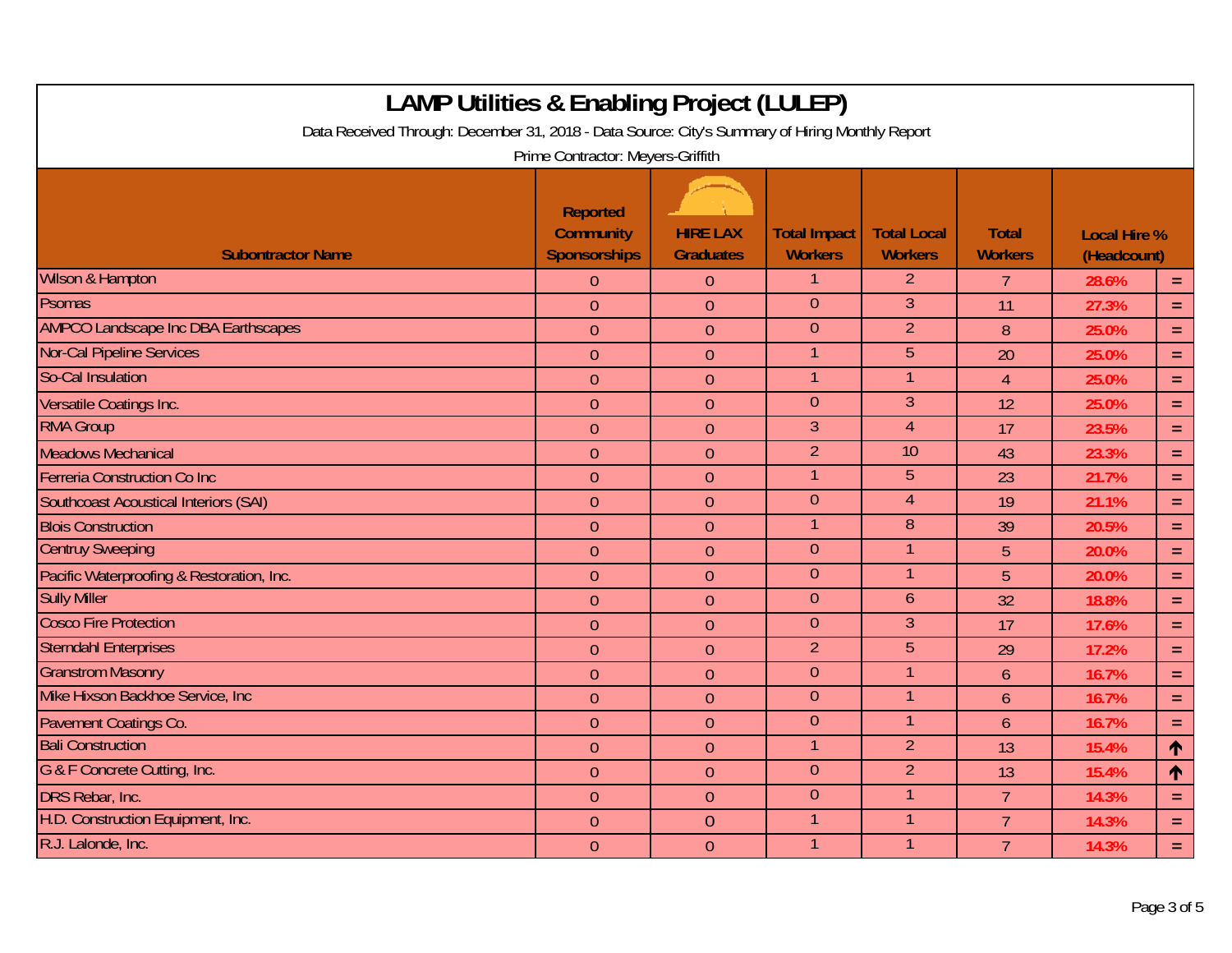| <b>LAMP Utilities &amp; Enabling Project (LULEP)</b>                                                                                 |                                                            |                                     |                                       |                                      |                                |                                    |            |  |
|--------------------------------------------------------------------------------------------------------------------------------------|------------------------------------------------------------|-------------------------------------|---------------------------------------|--------------------------------------|--------------------------------|------------------------------------|------------|--|
| Data Received Through: December 31, 2018 - Data Source: City's Summary of Hiring Monthly Report<br>Prime Contractor: Meyers-Griffith |                                                            |                                     |                                       |                                      |                                |                                    |            |  |
| <b>Subontractor Name</b>                                                                                                             | <b>Reported</b><br><b>Community</b><br><b>Sponsorships</b> | <b>HIRE LAX</b><br><b>Graduates</b> | <b>Total Impact</b><br><b>Workers</b> | <b>Total Local</b><br><b>Workers</b> | <b>Total</b><br><b>Workers</b> | <b>Local Hire %</b><br>(Headcount) |            |  |
| <b>All American Asphalt</b>                                                                                                          | $\overline{0}$                                             | $\overline{0}$                      | $\overline{0}$                        | $\overline{6}$                       | 48                             | 12.5%                              | $=$        |  |
| <b>Badger Daylighting</b>                                                                                                            | $\overline{0}$                                             | $\overline{0}$                      | 1                                     | 3                                    | 28                             | 10.7%                              | $\equiv$   |  |
| 2 R Drilling, Inc.                                                                                                                   | $\overline{0}$                                             | $\overline{0}$                      | $\overline{0}$                        | $\overline{0}$                       | 8                              | 0.0%                               | $\equiv$   |  |
| <b>Asphalt Fabric and Engineering</b>                                                                                                | $\theta$                                                   | $\overline{0}$                      | $\boldsymbol{0}$                      | $\overline{0}$                       | 3                              | 0.0%                               | $\equiv$   |  |
| C Below                                                                                                                              | $\overline{0}$                                             | $\overline{0}$                      | $\theta$                              | $\overline{0}$                       | 12                             | 0.0%                               | $\equiv$   |  |
| C M Peich                                                                                                                            | $\overline{0}$                                             | $\overline{0}$                      | $\overline{0}$                        | $\overline{0}$                       | 5                              | 0.0%                               | $\equiv$   |  |
| Calmex Engineering, Inc.                                                                                                             | $\overline{0}$                                             | $\theta$                            | $\mathbf{0}$                          | $\overline{0}$                       | 1                              | 0.0%                               | $\equiv$   |  |
| Cindy Trump, Inc. DBA Lindys Cold Planing                                                                                            | $\theta$                                                   | $\overline{0}$                      | $\theta$                              | $\overline{0}$                       | 4                              | 0.0%                               | $\equiv$   |  |
| Commercial Scaffolding of California, Inc.                                                                                           | $\overline{0}$                                             | $\overline{0}$                      | $\overline{0}$                        | $\overline{0}$                       | 5                              | 0.0%                               | $\equiv$   |  |
| ConnorP81 Inc                                                                                                                        | $\overline{0}$                                             | $\theta$                            | $\boldsymbol{0}$                      | $\overline{0}$                       | $\overline{7}$                 | 0.0%                               | $\equiv$   |  |
| Crane Rental Service, Inc.                                                                                                           | $\overline{0}$                                             | $\overline{0}$                      | $\mathbf{0}$                          | $\overline{0}$                       | 9                              | 0.0%                               | $\equiv$   |  |
| <b>DJS</b> General Contracting Inc.                                                                                                  | $\overline{0}$                                             | $\overline{0}$                      | $\overline{0}$                        | $\overline{0}$                       | 5                              | 0.0%                               | $\equiv$   |  |
| Deepscan Inc.                                                                                                                        | $\overline{0}$                                             | $\theta$                            | $\overline{0}$                        | $\overline{0}$                       | 4                              | 0.0%                               | $\equiv$   |  |
| <b>Fine Grade Equipment</b>                                                                                                          | $\overline{0}$                                             | $\overline{0}$                      | $\mathbf{0}$                          | $\overline{0}$                       | 3                              | 0.0%                               | $\equiv$   |  |
| Gregg Drilling & Testing, Inc.                                                                                                       | $\theta$                                                   | $\theta$                            | $\mathbf{0}$                          | $\overline{0}$                       | 5                              | 0.0%                               | $\equiv$   |  |
| <b>Hydraulic Cranes LLC</b>                                                                                                          | $\overline{0}$                                             | $\overline{0}$                      | $\theta$                              | $\overline{0}$                       | $\mathbf{1}$                   | 0.0%                               | $\equiv$   |  |
| JIM Painter Controls Inc DBA JPC, Inc.                                                                                               | $\overline{0}$                                             | $\overline{0}$                      | $\overline{0}$                        | $\overline{0}$                       | $\mathbf{1}$                   | 0.0%                               | $\equiv$   |  |
| Karcher Insulation, Inc.                                                                                                             | $\overline{0}$                                             | $\theta$                            | $\overline{0}$                        | $\overline{0}$                       | $\overline{1}$                 | 0.0%                               | $\equiv$   |  |
| Lucas Builders, Inc.                                                                                                                 | $\overline{0}$                                             | $\overline{0}$                      | $\overline{0}$                        | $\overline{0}$                       | 8                              | 0.0%                               | $\equiv$   |  |
| Newman Backhoe Service, Inc.                                                                                                         | $\overline{0}$                                             | $\overline{0}$                      | $\overline{0}$                        | $\overline{0}$                       | 6                              | 0.0%                               | $\equiv$   |  |
| PCI                                                                                                                                  | $\theta$                                                   | $\theta$                            | $\boldsymbol{0}$                      | $\overline{0}$                       | 8                              | 0.0%                               | $\equiv$   |  |
| Pavement Recycling Systems, Inc.                                                                                                     | $\overline{0}$                                             | $\overline{0}$                      | $\mathbf{0}$                          | $\theta$                             | 10                             | 0.0%                               | $=$        |  |
| <b>Site Solution Services</b>                                                                                                        | $\overline{0}$                                             | $\overline{0}$                      | $\overline{0}$                        | $\overline{0}$                       | $\mathbf{1}$                   | 0.0%                               | <b>NEW</b> |  |
| <b>Skaggs Concrete Cutting Inc</b>                                                                                                   | $\overline{0}$                                             | $\theta$                            | $\theta$                              | $\overline{0}$                       | 1                              | 0.0%                               | $\equiv$   |  |